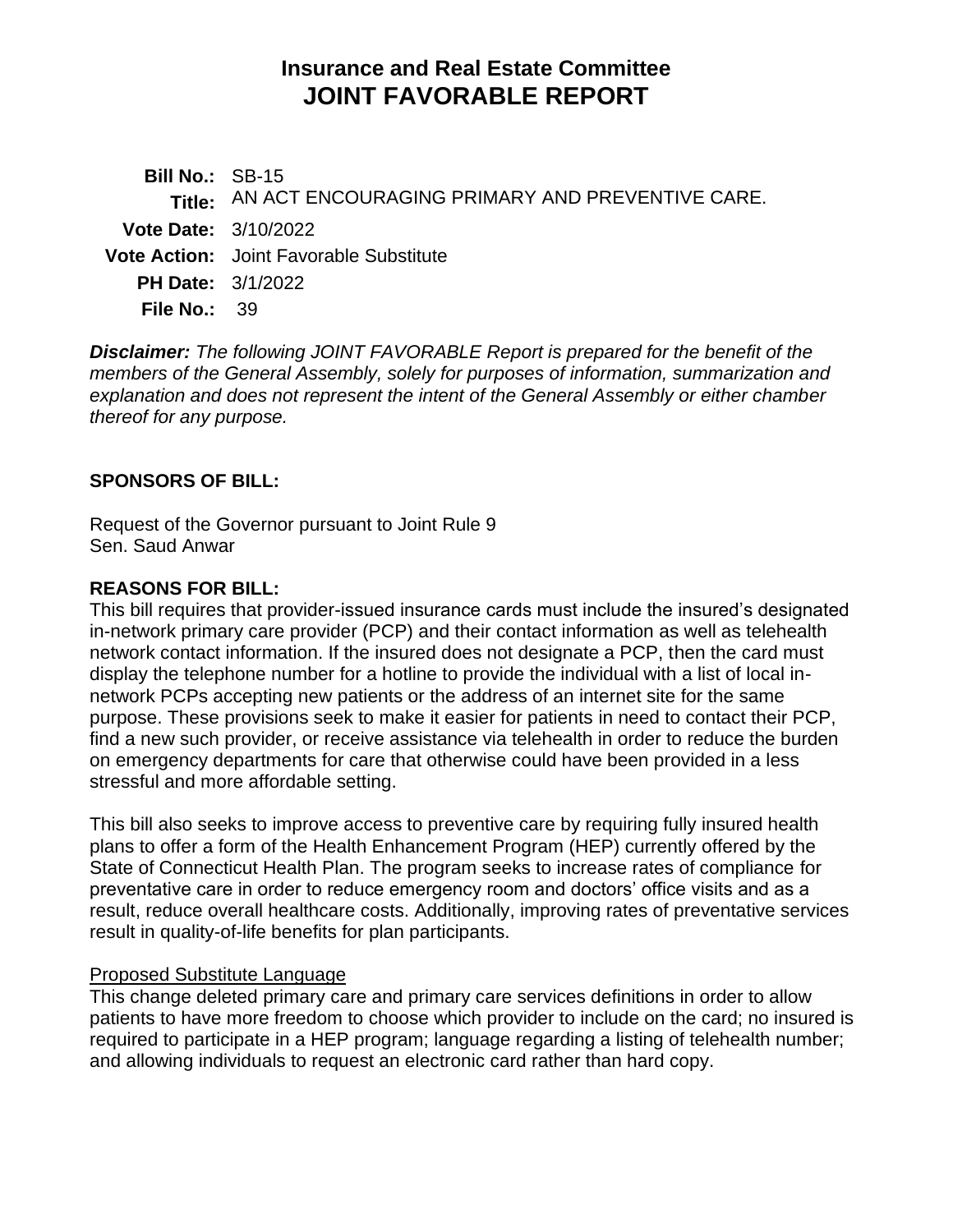## **RESPONSE FROM ADMINISTRATION/AGENCY:**

## Jonny Dach, Policy Director, Office of the Governor

The Governor's Office **supports** this bill because by providing individuals with preventative care this program affords opportunities to significantly reduce monthly healthcare costs and reduces costs in the long term by catching and treating issues early. Additionally this bill seeks to create stronger relationships between individuals and their primary care providers. When individuals have existing contact with a PCP, they are less likely to utilize emergency departments, saving time and money.

#### Natalie Braswell, State Comptroller, Office of the State Comptroller

The State Comptroller **supports** this bill because HEP programs significantly increase rates of compliance for preventative care. Many HEP participants have shared their stories with the office and specific instances of this program's success are included in the testimony.

#### Deidre Gifford, Commissioner, Connecticut Department of Social Services

The Department of Social Services **supports** this bill because it would further encourage members to connect with their PCP on a regular basis and compliments the department's existing efforts to promote primary care.

#### Josh Hershman, Deputy Commissioner, Connecticut Insurance Department

The Connecticut Insurance Department **supports** this bill because we know that patients tend to be healthier when they see their primary care physician regularly and receive appropriate preventative care. When illnesses are caught and treated early, not only does it lead to a healthier population, it should drive the cost of healthcare down which should reduce health insurance costs. Additionally, this bill puts primary care provider information at the fingertips of the insured.

Manisha Juthani, Commissioner, Connecticut Department of Public Health The Connecticut Department of Public Health **supports** this bill because its goal is to increase preventative health screenings. This bill will help close the income gap that currently exists for cancer screenings.

#### Victoria Veltri, Executive Director, Connecticut Office of Health Strategy

The Office of Health Strategy **supports** this bill because it forwards the vision of more effective, efficient, and equitable primary care that better meets the needs of patients. This bill helps to ensure that patients can maintain their optimal health and access services they need to avoid the deterioration of conditions that lead to poor outcomes and increased costs.

#### Kevin Kelly, Connecticut Senate Republicans

This speaker's **opposing** testimony for this bill is the Senate Republican caucus's healthcare platform.

## **NATURE AND SOURCES OF SUPPORT:**

#### Mathew Dimond, Connecticut Chiropractic Association

The Connecticut Chiropractic Association **supports** this bill, but is seeking a few minor language changes to ensure that chiropractors are included in this initiative. First, the word "and" in line 12 should be substituted for "or" and also the definition of "primary care services"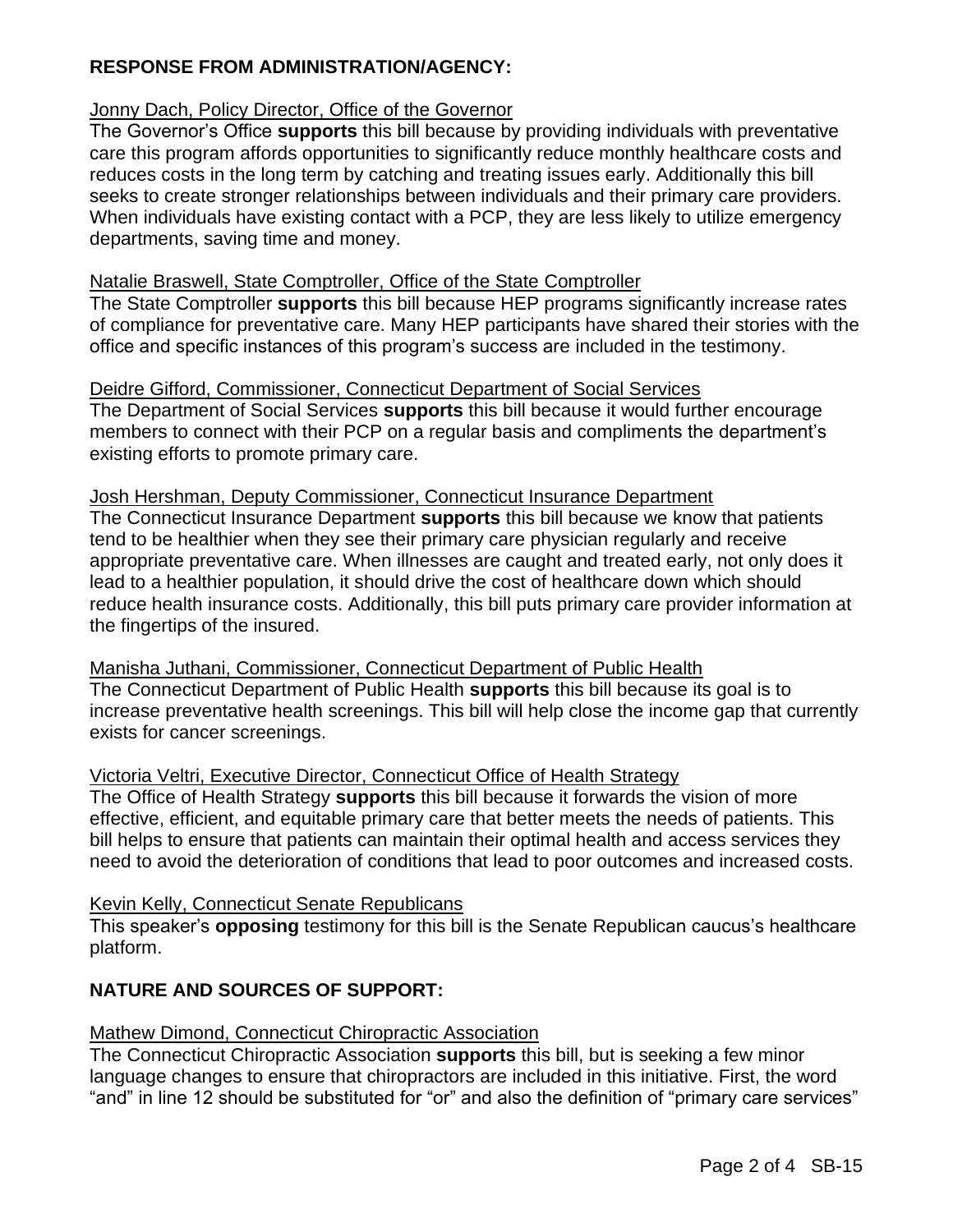should be amended to include chiropractors who provide many of the same services as described to their patients each day.

### Karen Siegel, Health Equity Solutions

This speaker **supports** the bill because the initiatives proposed are common sense measures for increasing awareness of primary care options and incentivizing engagement with primary care, particularly for underserved communities of color. Several recommendations were also included to better the bill including, ensuring that lists of innetwork providers who are accepting new patients are kept up to date, listing costs of telehealth visits on the insurance card, and only incentivizing appointments and screenings that are truly accessible as to not penalize anyone of lower means.

Diana James, Radiological Society of Connecticut

Brian Lynch, Connecticut Association of Optometrists

Jason Prevelige, Connecticut Academy of PAs

Several speakers **support** the bill because of its goal of encouraging patients to complete screening exams using financial incentives such as lower premium costs, deductibles, and co-pays and its goal of strengthening relationships between patients and primary care providers.

## **NATURE AND SOURCES OF OPPOSITION:**

Linda Bronstein Thomas Burr, National Alliance on Mental Illness, Connecticut Social Welfare Action Alliance, Connecticut Jordan Fairchild, Keep the Promise Coalition David Gedraitis Karen Healy Rose Reyes Patricia Vener-Saavedra Carol Scully, The Arc of Connecticut Sheldon Toubman, Disability Rights Connecticut Eileen Healy, Independence Northwest Kathleen Flaherty, Connecticut Legal Rights Project Several speakers **opposed** this bill because they were concerned that this bill would reduce access to care for patients, particularly the elderly, disabled, and those with mental illness.

Lynn Rapsilber, Connecticut Coalition of Advance Practice Nurses

The Connecticut Coalition of Advance Practice Nurses **opposes** this bill because nurse practitioners are not included under the definition of "primary care providers" even though they are licensed to provide a vast majority of these services.

Tim Gabriele, Medicare for All CT

Eileen O'Donnell

Kerri Colombo

A number of speakers **opposed** this bill because it would not provide any savings to the state or taxpayers, but would rather subsidize private insurance companies and would also take funding away from Medicaid.